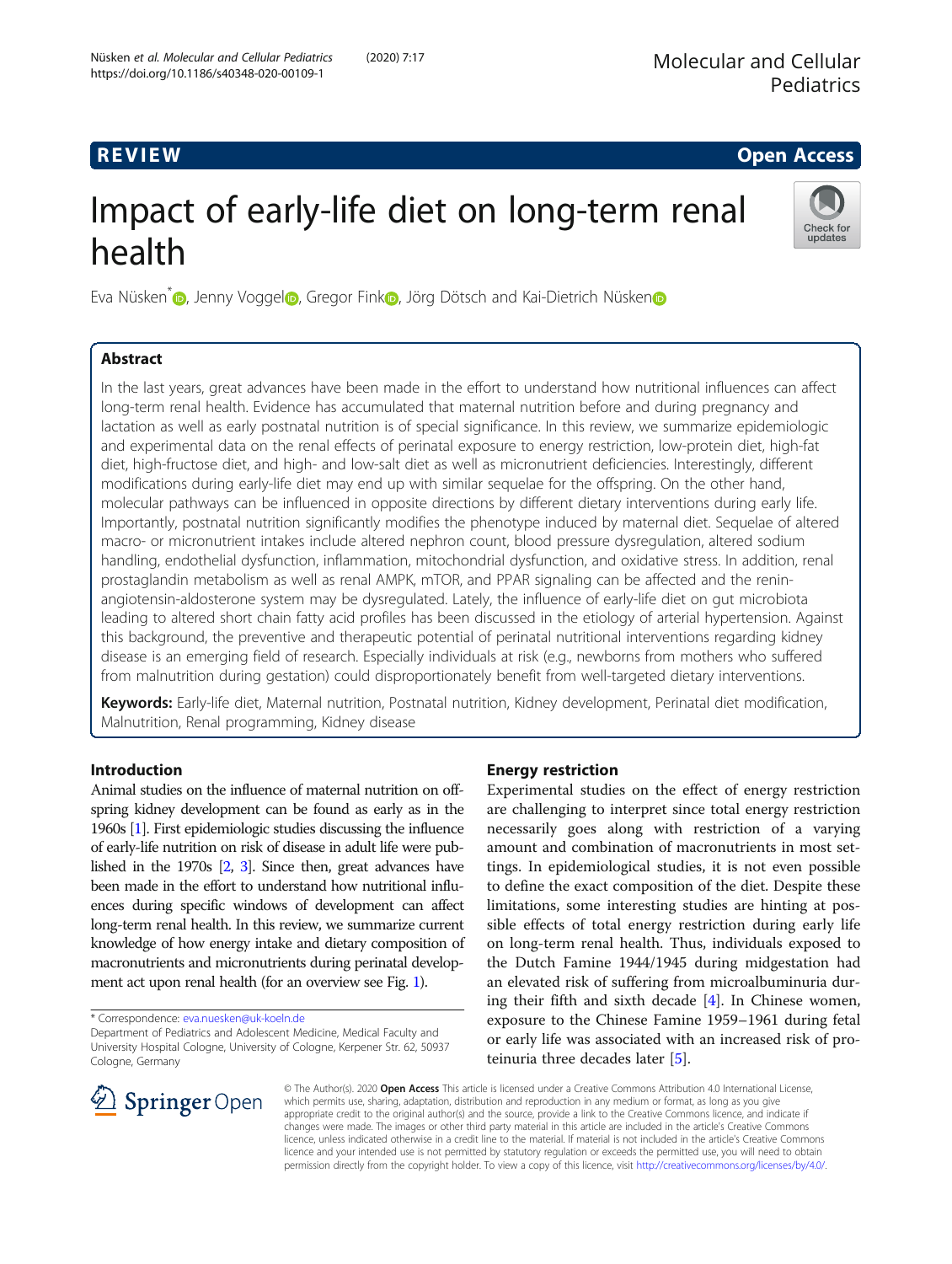<span id="page-1-0"></span>

Rat offspring exposed to 50% maternal nutrient restriction throughout pregnancy compared to control ad libitum intake clinically developed reduced renal function, arterial hypertension, and increased proteinuria. Mechanistically, this was linked to reduced nephron count, endothelial dysfunction, oxidative stress, and RAAS dysregulation in adulthood  $[6, 7]$  $[6, 7]$  $[6, 7]$  $[6, 7]$ . During kidney development, there was evidence for impaired ureteric bud branching and downregulation of proliferative pathways (ERK, p38 MAPK, Akt, PI3K, mTOR) in utero [\[8](#page-5-0)] and dysregulation of genes involved in PPAR signaling and glutathione metabolism during early life [[9\]](#page-5-0).

In sheep, periconceptional undernutrition, twin pregnancy, and maternal nutrient restriction to 50% of requirements during specific periods of kidney development were associated with altered gene expression of receptors regulating kidney growth in the offspring [\[10](#page-5-0), [11](#page-5-0)]. Interestingly, animals exposed to 50% maternal nutrient restriction showed less pronounced renal inflammation when they were challenged by a high-fat diet postnatally [\[12\]](#page-5-0).

In baboons, maternal nutrient restriction to 70% of controls during early to midgestation was associated with impaired tubule development, alterations in fetal renal mTOR signaling, and altered mitochondrial gene expression [[13](#page-6-0)–[15\]](#page-6-0).

# **Macronutrients**

# Protein

Low-protein nutrition during gestation is probably the most widely used experimental setup to study the influence of early nutrition on adult renal health. Starting in the 1990s, it could first be shown in rats that low-protein diet throughout gestation results in reduced nephron count and arterial hypertension [\[16](#page-6-0)–[19](#page-6-0)], pronounced deterioration of renal function with increasing age [[20,](#page-6-0) [21\]](#page-6-0), and increased susceptibility towards second hits [\[17,](#page-6-0) [22](#page-6-0)]. A multitude of molecular alterations mutually affecting each other has been identified in low-protein studies performed in rats in the meantime. Thus, quantitative and qualitative alterations of the reninangiotensin-aldosterone system [\[18](#page-6-0), [23](#page-6-0)–[30](#page-6-0)], altered tubular salt handling [\[29](#page-6-0), [31](#page-6-0)–[35\]](#page-6-0), and salt sensitivity of blood pressure [[32,](#page-6-0) [36](#page-6-0)], as well as dysbalanced glucocorticoid metabolism [\[37\]](#page-6-0), are important endocrine sequelae. Furthermore, there is evidence for enhanced inflammation [\[30](#page-6-0)] and oxidative stress [\[29](#page-6-0), [30](#page-6-0), [38](#page-6-0)] as well as altered prostaglandin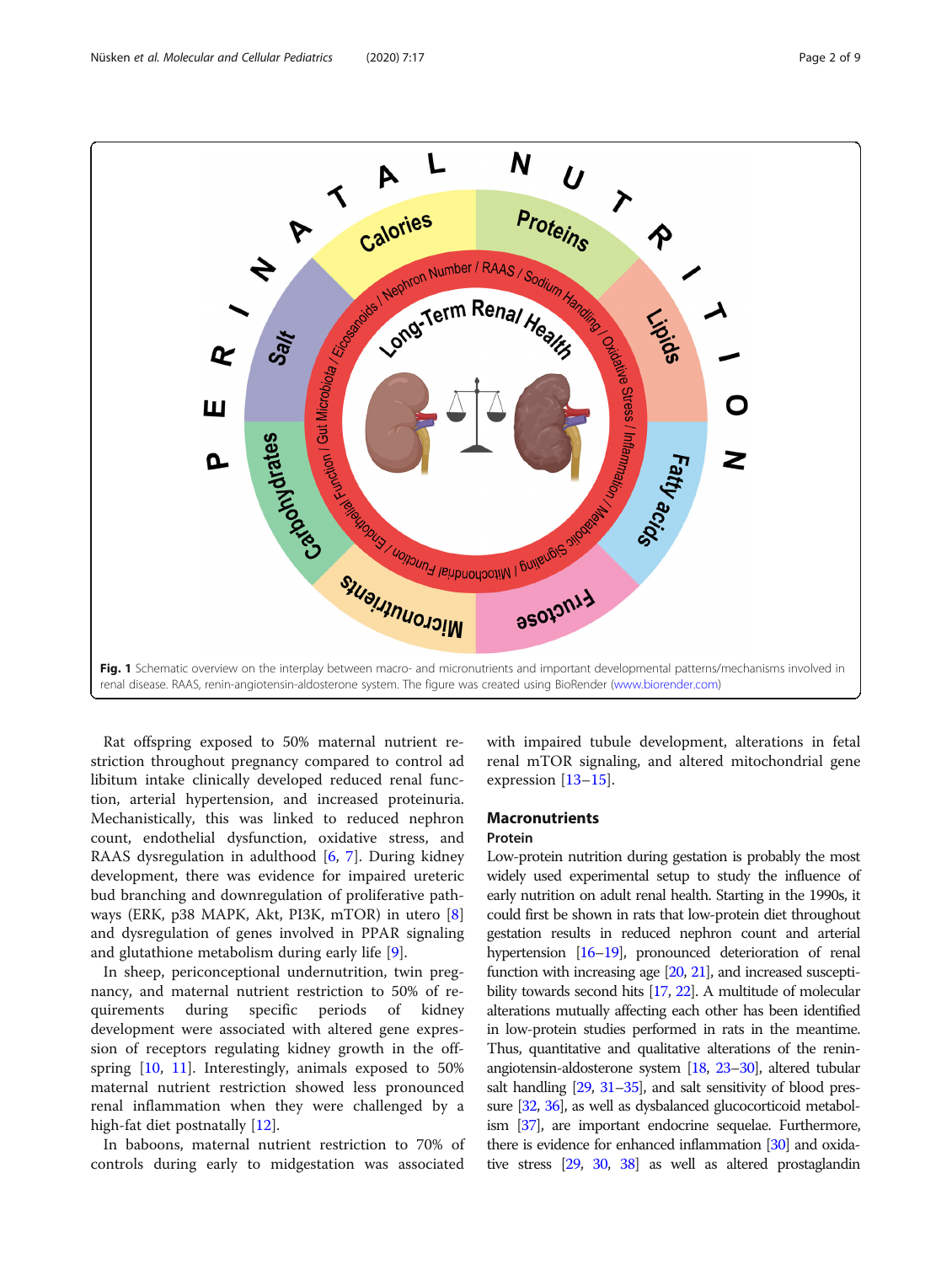metabolism [\[39](#page-6-0)] and endothelial [\[21](#page-6-0)] and mitochondrial dysfunction [\[40\]](#page-6-0). Dysregulation of AMPK, PPAR, and mTOR pathways may predispose towards obesity-associated kidney damage [\[41](#page-6-0)].

Importantly, it has been shown that postnatal nutrition significantly modifies the phenotype induced by maternal low-protein diet [\[42\]](#page-6-0). Thus, fostering low-protein pups to dams fed a control diet with normal protein content partially mitigates renal sequelae [\[43\]](#page-6-0). Conversely, healthy control pups raised in litters of 6–8 individuals by foster dams receiving low-protein diet developed arterial hypertension [[44\]](#page-6-0). In another study, rat dams were protein-restricted during lactation only and litters were reduced to six males. Their offspring developed reduced nephron count, hyperfiltration, proteinuria, and altered salt handling associated with a dysregulation of angiotensin II signaling at 60 days of age [[32](#page-6-0)]. In addition, both the phenotype and the molecular alterations are sex-dependent [[37](#page-6-0)]. In some studies, it was shown that effects might even be transferred to subsequent generations [[45\]](#page-6-0).

Although most studies were performed in rats, similar results were published in mice [[46,](#page-6-0) [47\]](#page-6-0) and sheep [[43](#page-6-0), [48,](#page-6-0) [49](#page-6-0)]. Interestingly, maternal high-protein diet during gestation had no effect on renal morphology or function in the offspring [[50\]](#page-6-0).

# Lipids

Dietary lipids play a role in chronic kidney disease [[51](#page-6-0)]. During kidney development, most studies have focused on the effect of excess dietary lipids. Conflicting results from these studies may rely on the finding that the fatty acid composition of dietary lipids has a major impact [\[52](#page-6-0)–[54](#page-6-0)]. In addition, postnatal nutrition modifies the phenotype [[55](#page-6-0)] and the dietary content of fructose should be taken into account since high-fat diet and Western-style diet have differential effects. Thus, studies influencing the effect of a "high-fat" diet are difficult to compare since the specific dietary interventions used to vary a lot.

In rats, maternal high-fat diet during gestation and lactation was associated with persisting upregulation of the renin-angiotensin system in adipose and renal tissue, increased oxidative stress markers, dysregulation of sodium transporters and circadian clock markers, and the development of arterial hypertension in adult life [[56](#page-7-0)– [58\]](#page-7-0). Perinatally, high-fat offspring presented with increased glomerular number which was no longer retraceable at 9 months of age [\[59](#page-7-0)]. Exposure to a modified high-fat diet rich in lipids containing saturated, mono-unsaturated, and n-6 polyunsaturated fatty acids in utero and until weaning resulted in vascular dysfunction, reduced renal Na+,K+-ATPase and reduced renin activity at 6 to 12 months of age. Renal stereology was not affected [[60](#page-7-0)]. Exposure to both maternal and postweaning high-fat diet (HF/HF) resulted in differentially composed gut microbiota and altered fetal concentrations of short chain fatty acids, which are known to affect blood pressure levels  $[61]$  $[61]$ . Treatment of HF/HF animals with the antioxidant resveratrol during young adult life prevented the development of arterial hypertension [\[62\]](#page-7-0). In another HF/HF study, tubular injury, impaired renal function, and increased expression of inflammatory markers were observed. These sequelae could be mitigated by n-3 fatty acid supplementation in the HF/HF group [[54](#page-6-0)].

In mice, our group performed proteomic analyses of fetal kidneys shortly before birth. Proteins differentially expressed by maternal high-fat diet could be linked to eicosanoid metabolism, H2S-synthesis, transcription/ translation, mitochondrial processes, and membrane remodeling [[63](#page-7-0)]. In another mouse study, high-fat diet during gestation and lactation was associated with increased renal leptin signaling and decreased renal Akt/ AMPK signaling at 3 weeks of age. Interestingly, at 10 weeks of age, leptin signaling was decreased in these animals [[64](#page-7-0)]. Maternal high-fat diet restricted to the lactation period only had similar metabolic alterations in the offspring at 3 weeks of age but no effects at 10 weeks [[64\]](#page-7-0). A study that combined maternal and post-weaning high-fat diet (HF/HF) resulted in albuminuria and increased renal triglyceride accumulation of the offspring going along with upregulation of markers indicative of inflammation, fibrosis, and oxidative stress. Experimentally induced overexpression of Sirtuin 1 partially mitigated these effects [[65](#page-7-0)].

Remarkably, not only maternal but also paternal highfat diet before mating can induce renal sequelae in the offspring. Thus, paternal high-fat diet in rats was associated with increased renal triglyceride accumulation and signs of tubular damage in adult male offspring, although in utero and postnatal conditions did not differ between groups [[66\]](#page-7-0). Similar to sequelae seen in lowprotein models, effects of high-fat diet in the offspring are sex-dependent [[58](#page-7-0)].

# Fatty acids

In the Amsterdam Born Children and their Development (ABCD) study, low maternal serum concentrations of n-3 fatty acids (FA) and C20:3 n-6 (Dihomo-γ-linolenic acid, DGLA), and high maternal serum concentrations of trans fatty acids and C20:4 n-6 (arachidonic acid, ARA) were associated with an increased risk of giving birth to small for gestational age (SGA) infants [\[67](#page-7-0)]. In line with this, an Indian study reported a negative correlation of maternal ARA plasma concentrations and a positive correlation of maternal n-3 FA plasma concentrations with birth weight [[68](#page-7-0)]. These findings are relevant for the kidney since epidemiological studies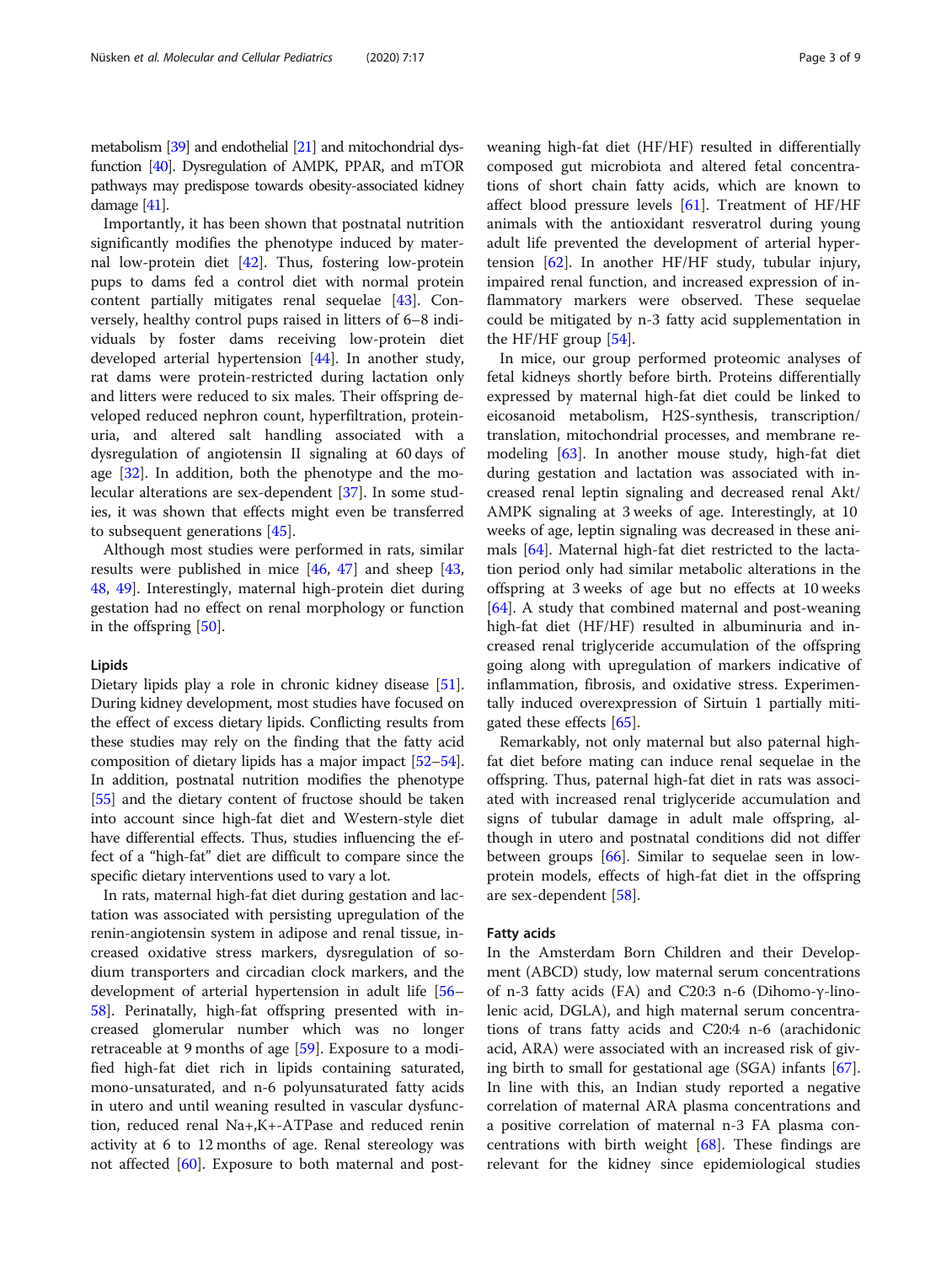have shown that being small for gestational age is associated with an elevated risk of decreased renal function in young adulthood [\[69](#page-7-0)] and adverse course of glomerulopathies [\[70](#page-7-0)].

Postnatally, docosahexaenoic acid (DHA) concentrations in breast milk correlate with phospholipid FA composition of infant erythrocytes [\[71](#page-7-0)]. Dietary supplementation of the n-3 fatty acid DHA to the mother was shown to be an effective strategy to increase DHA breastmilk concentrations and increase omega-3 fatty acid availability during the neonatal period [\[71](#page-7-0), [72](#page-7-0)]. In a mouse model, variation of dietary n-3/n-6 FA ratios during gestation and weaning was reflected in variation of kidney phospholipid FA composition [\[73](#page-7-0)]. Thus, perinatal availability of FA may have long-lasting consequences for the susceptibility towards kidney disease, since glycerophospholipid composition of organ membranes plays a role in a variety of pathologic conditions including cancer [[74](#page-7-0)].

# Western-style diet

Perinatal and post-weaning Western-style diet (containing an increased amount of fat and fructose) in rats resulted in albuminuria, glomerulosclerosis, and tubulointerstitial fibrosis in adult life [\[55](#page-6-0), [75](#page-7-0)] going along with an increased expression of inflammatory markers [[75,](#page-7-0) [76\]](#page-7-0).

# Fructose

High-fructose intake during gestation and lactation was associated with the development of arterial hypertension and increased expression of oxidative stress markers in rat offspring [\[77](#page-7-0)]. At 2 weeks of age, transcriptome analysis from renal rat tissue hinted at alterations of peroxisome proliferator-activated receptor (PPAR) signaling and glutathione metabolism [[9\]](#page-5-0). Inhibition of soluble epoxide hydrolase in the offspring during the early postnatal period prevented the development of arterial hypertension. Mechanistically, this might rely on a regulatory effect of the arachidonic acid pathway leading to, e.g., an increase of vasodilatory epoxyeicosatrienoic acids (EETs) [[77](#page-7-0)]. In another rat study, arterial hypertension induced by maternal high-fructose diet was attributed to dysregulation of gut microbiota as well as serum short chain fatty acids and their receptors in the offspring [\[78](#page-7-0)].

# Micronutrients

Human studies on the effect of micronutrients during early life were mainly performed in populations with a high percentage of suspected malnutrition. Thus, in a large randomized trial in Nepal, it could be shown that supplementation of the daily allowance of 15 minerals and vitamins in pregnant women was associated with a slightly lower blood pressure of their children at 2.5

years [\[79](#page-7-0)]. However, in a follow-up analysis studying Nepalese children at 6–8 years, no effect of maternal micronutrient supplementation on blood pressure levels could be demonstrated. Instead, there was evidence that supplementation of folic acid or a combination of folic acid, iron, and zinc during pregnancy reduced the prevalence of microalbuminuria in this age group [[80\]](#page-7-0). In a similar study from Bangladesh, maternal micronutrient supplementation (daily allowance of 15 micronutrients minerals and vitamins) was even associated with a marginally higher diastolic blood pressure at 4.5 years of age [[81](#page-7-0)].

Looking at single supplements, data is available for vitamin A, iron, and zinc. Thus, there was a positive correlation between maternal serum retinol concentrations and newborn kidney size at birth in a small cohort study from Egypt [[82\]](#page-7-0). This would be in line with a study from rats, in which reduced vitamin A availability in utero induced low nephron count [\[83](#page-7-0)]. Similarly, iron restriction in rats caused a reduction of glomerular number in adult offspring [\[84](#page-7-0)]. In other studies, it could be shown that exposure to iron deficiency during gestation postponed nephrogenesis [\[85\]](#page-7-0) and predisposed towards high-saltinduced arterial hypertension and mitochondrial dysfunction [\[86](#page-7-0)]. Deficiency during gestation was clinically associated with the development of arterial hypertension and decreased renal function of the offspring in experimental models. Histological and molecular analyses provided evidence for reduced nephron count and increased oxidative stress [\[87,](#page-7-0) [88\]](#page-7-0).

# Salt

Studies on "high salt" and "low salt" diet during gestation and early postnatal development are highly variable regarding the exact amount of salt given.

In rats, both high- (3.0%) and low (0.07%)-salt diets during gestation and lactation were associated with arterial hypertension in adult male offspring at 5 months of age. Mechanistically, this was linked to low nephron count [\[89](#page-7-0)]. Similarly, a maternal diet containing 4% NaCl during gestation and lactation was associated with elevated blood pressure in male offspring in young adulthood. Interestingly, both male and female offspring were hypernatremic at this age despite being fed regular chow which was attributed to chronically increased corticosterone levels and altered gastrointestinal sodium handling [[90\]](#page-7-0). A diet containing extremely high (8.0%) NaCl content during gestation (compared to 1.3% in controls) was shown to induce lower basal plasma renin activity, lower serum aldosterone, and reduced renal renin gene expression in male offspring at 12 weeks of age while blood pressure was elevated after high-salt challenge only [\[91\]](#page-7-0). Another study using the same salt exposure (8.0%) reported increased renal  $AT_1:AT_2$ -receptor and increased ACE:ACE2 expression ratios in the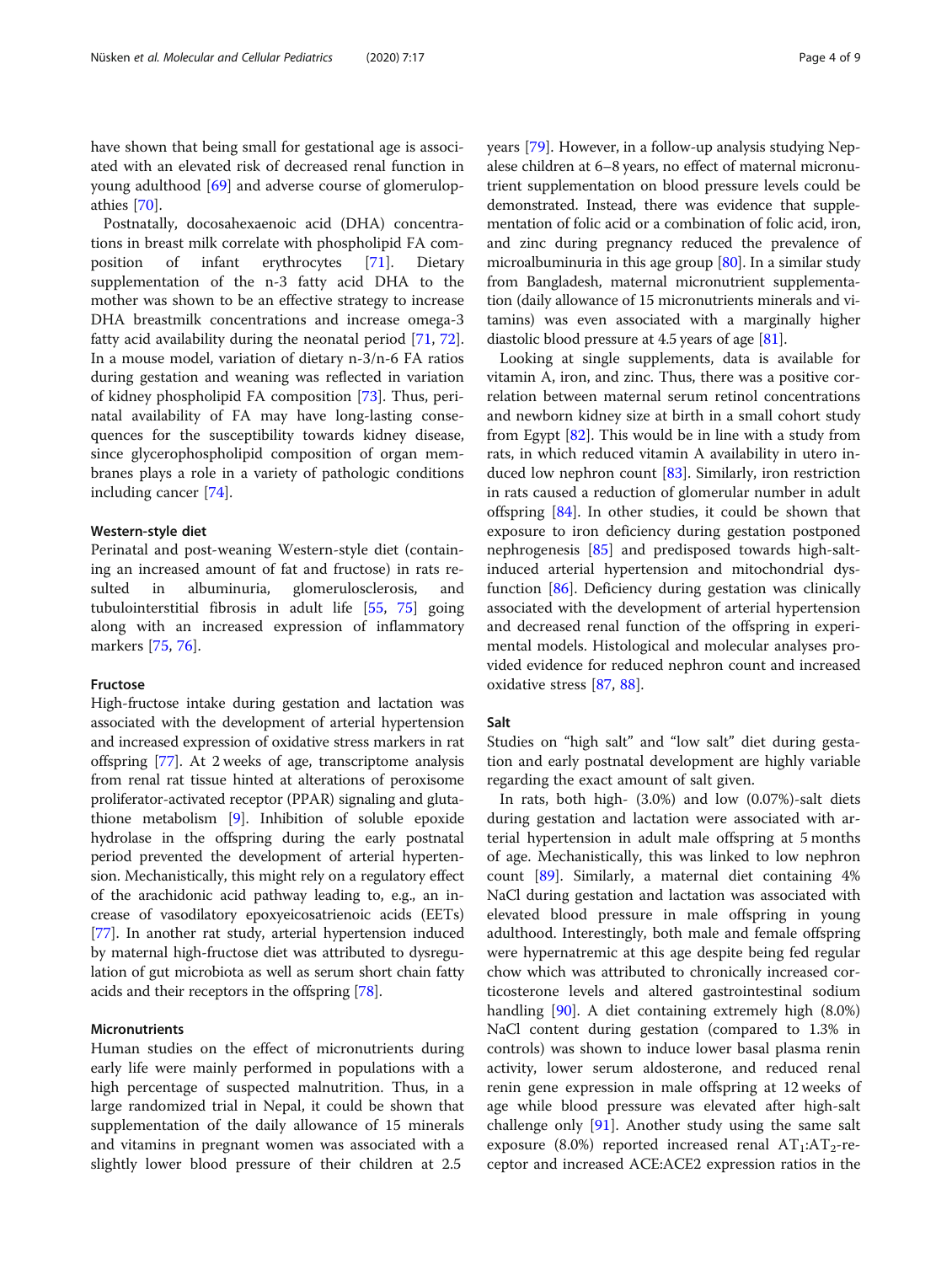offspring [\[92\]](#page-7-0). In a study that supplemented salt not via food but via drinking water (1% NaCl) during pregnancy and lactation, male offspring showed alterations in the expression and activity of renal sodium transporters, increased infiltration with macrophages, increased deposition of collagen, and decreased  $AT_2$ -receptor expression [[93](#page-7-0)]. In the same setting (1% NaCl via drinking water), the development of arterial hypertension could be shown and next-generation RNA sequencing was performed to identify candidate genes for renal programming. In total, 272 genes were differentially expressed in highsalt offspring compared to controls, including genes belonging to clusters of cell adhesion molecules and complement and coagulation cascades [\[9](#page-5-0)].. Sheep offspring from mothers either exposed to a high-salt diet (14% compared to 2% NaCl) or fed saltbush (compared to dry pasture) during gestation had lower basal renin activity than their controls. In saltbush offspring, lower renin activity even persisted during post-weaning salt overload [\[94,](#page-7-0) [95](#page-7-0)].

# Molecular mechanisms

Interestingly, different modifications during early-life diet may end up with similar sequelae for the offspring. On the other hand, molecular pathways can be influenced in opposite directions by different dietary interventions during early life. In Table 1, we present an overview of early-life dietary modifications, known molecular effects on kidney development, and renal outcome.

# Secondary prevention and therapeutic potential of nutritional interventions

In recent years, there is growing interest in the therapeutic potential of nutritional interventions. Especially individuals at risk could disproportionately benefit from well-targeted dietary interventions. However, the number of dietary interventions to prevent renal disease is still limited.

In a human study from rural Nepal, supplementation of folic acid or a combination of folic acid, iron, and zinc during pregnancy reduced the risk of microalbuminuria in childhood [\[80\]](#page-7-0). Similarly, supplementation of selenium, folate, vitamin C, and vitamin E during 50% food restriction in rats prevented the development of arterial hypertension and endothelial dysfunction in the offspring. However, it did not protect against reduced glomerular number and impaired renal function in adulthood [\[6](#page-5-0)]. In rats exposed to low-protein diet during gestation, maternal supplementation of glycine prevented the development of arterial hypertension [\[96\]](#page-7-0) and a single dose of vitamin A during midgestation prevented low nephron count [[97](#page-7-0)]. However, in preterm but otherwise healthy baboons, early postnatal administration of vitamin A was not able to stimulate nephrogenesis [\[98\]](#page-8-0). Regulation of maternal gut microbiota by either probiotic or prebiotic strategies during maternal high-fructose diet prevented the development of arterial hypertension in the offspring. This effect was attributed to a regulation of gut microbiota as well as normalization of short chain fatty acids and their receptors in the offspring [[70](#page-7-0)].

Taken together, these studies encourage further research on the preventive potential of dietary interventions. The better we learn to understand why an individual is at risk to develop kidney disease, the better we will be able to develop targeted nutritional interventions. So far, a couple of risk factors have been identified. In addition to adverse intrauterine conditions [\[99](#page-8-0)], ethnic background has been shown to influence renal function [\[100](#page-8-0)] and blood pressure [[101](#page-8-0)] in childhood

**Table 1** Overview of early-life dietary modifications and known molecular effects

| Morphological/molecular effect                                             | Early-life dietary modification                                                                                                                                      |
|----------------------------------------------------------------------------|----------------------------------------------------------------------------------------------------------------------------------------------------------------------|
| Reduced nephron count                                                      | Energy restriction [6, 7], low-protein diet [16, 17, 19], high- or low-salt diet [89], maternal deficien-<br>cies in vitamin A $[83]$ , iron $[84]$ , or zinc $[87]$ |
| Dysregulation of the renin-angiotensin-<br>aldosterone system (RAAS)       | Energy restriction [7], low-protein diet [18, 23–27, 30], high-fat diet [56], and high-salt diet [91–93,<br>951                                                      |
| Altered expression and/or activity of renal sodium<br>transporters         | Low-protein diet $[29, 31-35]$ , high-fat diet $[58, 60]$ , and high-salt diet $[93]$                                                                                |
| Oxidative stress                                                           | Energy restriction [6, 7], low-protein diet [29, 30, 38], high-fat diet [56, 58, 62, 65], and high-<br>fructose diet [77]                                            |
| Inflammation                                                               | Low-protein diet [30], high-fat diet [54, 65, 75, 76], Western-style diet (high fat/high fructose) [75,<br>76], and high-salt diet [93]                              |
| Dysregulated metabolic signaling, (e.g., AMPK,<br>mTOR, or PPAR signaling) | Energy restriction $[8, 9, 13-15]$ , low-protein diet $[41]$ , and high-fat diet $[64]$                                                                              |
| Mitochondrial dysfunction                                                  | Energy restriction [13–15], low-protein diet [40], and high-fat diet [63]                                                                                            |
| Endothelial dysfunction                                                    | Energy restriction [6, 7], low-protein diet [21], and high-fructose diet [77]                                                                                        |
| Altered short chain fatty acid profile/dysregulated<br>gut microbiota      | High-fat diet [61] and high-fructose diet [78]                                                                                                                       |
| Prostaglandin metabolism                                                   | Low-protein diet [39]                                                                                                                                                |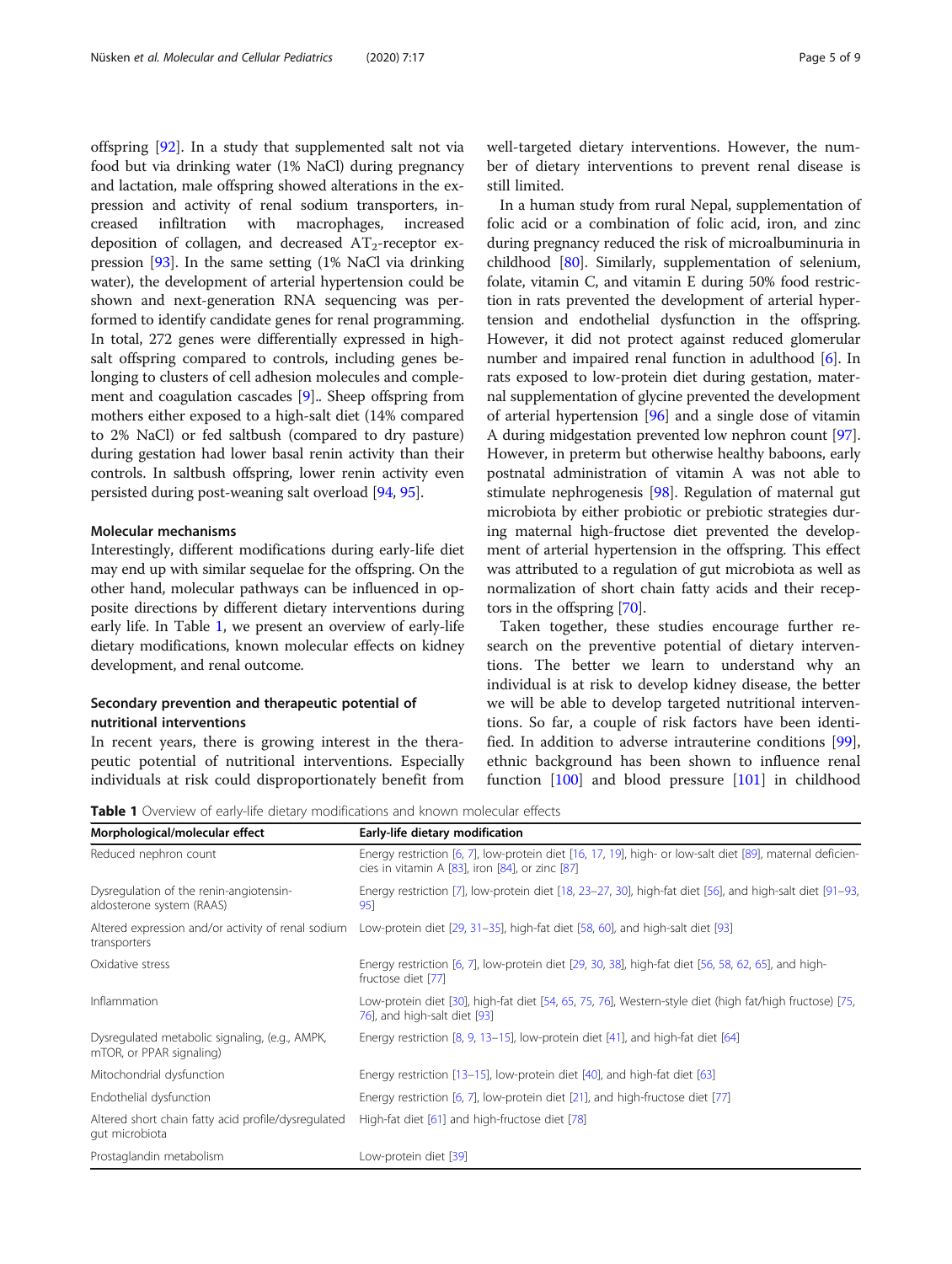<span id="page-5-0"></span>already. In part, this might be related to genetic factors. Thus, MYH9 polymorphisms [[102\]](#page-8-0) and APOL1 gene variants [[103](#page-8-0)] have been identified as important factors contributing to the elevated risk of end stage renal disease in Americans of African ancestry compared to European ancestry. Interestingly, there is evidence from animal models that high-fat diet might upregulate MYH9 expression [\[104\]](#page-8-0). In a European population, variants at the UMOD locus were associated with advanced chronic kidney disease [[105](#page-8-0)]. Thinking in terms of targeted nutritional interventions, this is relevant, since UMOD variants have also been linked to salt-sensitive hypertension [[106](#page-8-0)]. Another aspect that needs to be considered in future studies on the preventive potential of dietary interventions is that optimal intake has not been defined for all nutrients for all age groups. For example, recent discussions about new regulatory standards on infant and follow-on formula for the European Union [[107\]](#page-8-0) demonstrate that there is still a need for studies defining optimal intakes of, e.g., n-3 and n-6 polyunsaturated fatty acids in infants.

# Conclusions

This review presents an overview of how maternal nutrition before and during pregnancy and lactation as well as early postnatal nutrition impact upon kidney development and long-term renal health. Adverse long-term effects have been documented for perinatal exposure to energy restriction, low-protein diet, high-fat diet, high-fructose diet, and high- and low-salt diet as well as micronutrient deficiencies. The exact renal phenotype significantly depends upon the timing of exposure. Important renal sequelae of altered macro- or micronutrient intakes include altered nephron count, blood pressure dysregulation, altered sodium handling, endothelial dysfunction, inflammation, mitochondrial dysfunction, and oxidative stress. In addition, renal prostaglandin metabolism as well as renal AMPK, mTOR, and PPAR signaling can be affected and the renin-angiotensin-aldosterone system may be dysregulated. Lately, the influence of early-life diet on gut microbiota leading to altered short chain fatty acid profiles has been discussed in the etiology of arterial hypertension. Importantly, it has been shown that postnatal nutrition significantly modifies the phenotype induced by maternal diet. Against this background, the preventive and therapeutic potential of perinatal nutritional interventions regarding kidney disease is an emerging field of research.

#### Abbreviations

ACE: Angiotensin-converting enzyme; Akt: Protein kinase b; AMPK: Adenosine monophosphate-activated protein kinase; ARA: Arachidonic acid; AT<sub>1</sub>receptor: Angiotensin 2 receptor type 1; AT<sub>2</sub>-receptor: Angiotensin 2 receptor type 2; DGLA: Dihomo-γ-linolenic acid; DHA: Docosahexaenoic acid; EETs: Epoxyeicosatrienoic acids; ERK: Extracellular signal-regulated kinases; FA: Fatty acid; H2S: Hydrogen sulfide; HF: High fat; mTOR: Mechanistic target of rapamycin; n-3 FA: Omega-3 fatty acid; n-6 FA: Omega-6 fatty acid;

Na+,K+-ATPase: Sodium-potassium adenosine triphosphatase; NaCl: Sodium chloride; PI3K: Phosphoinositide-3-kinase; PPAR: Peroxisome proliferatoractivated receptor; RNA: Ribonucleic acid; RAAS: Renin-angiotensinaldosterone system; SGA: Small for gestational age

### Acknowledgements

Not applicable.

#### Authors' contributions

EN drafted the manuscript. JV and KDN added sections to the manuscript. All authors performed literature research, discussed content, reviewed, modified, and finally approved the manuscript.

#### Funding

Deutsche Forschungsgemeinschaft (DFG) NU137/3-1 to KDN and EN, NU301/ 2-1 to EN, and NU137/4-1 to KDN.

#### Availability of data and materials

Not applicable.

Ethics approval and consent to participate Not applicable.

#### Consent for publication

Not applicable.

### Competing interests

The authors declare that they have no competing interests.

# Received: 22 July 2020 Accepted: 13 October 2020 Published online: 03 December 2020

#### References

- 1. Zeman FJ (1968) Effects of maternal protein restriction on the kidney of the newborn young of rats. J Nutr 94:111–116
- 2. Dörner G, Haller H, Leonhardt W (1973) Possible significance of pre- and or early postnatal nutrition in the pathogenesis of arteriosclerosis. Acta biologica et medica Germanica 31:K31–K35
- 3. Ravelli G-P, Stein ZA, Susser MW (1976) Obesity in young men after famine exposure in utero and early infancy. N Engl J Med 295:349–353
- 4. Painter RC, Roseboom TJ, van Montfrans GA, Bossuyt PM, Krediet RT, Osmond C, Barker DJ, Bleker OP (2005) Microalbuminuria in adults after prenatal exposure to the Dutch famine. J Am Soc Nephrol 16:189–194
- 5. Huang C, Guo C, Nichols C, Chen S, Martorell R (2014) Elevated levels of protein in urine in adulthood after exposure to the Chinese famine of 1959-61 during gestation and the early postnatal period. Int J Epidemiol 43:1806–1814
- 6. Franco Mdo C, Ponzio BF, Gomes GN, Gil FZ, Tostes R, Carvalho MH, Fortes ZB (2009) Micronutrient prenatal supplementation prevents the development of hypertension and vascular endothelial damage induced by intrauterine malnutrition. Life Sci 85:327–333
- 7. Vaccari B, Mesquita FF, Gontijo JA, Boer PA (2015) Fetal kidney programming by severe food restriction: effects on structure, hormonal receptor expression and urinary sodium excretion in rats. J Renin-Angiotensin-Aldosterone Syst 16:33–46
- 8. Awazu M, Hida M (2015) Maternal nutrient restriction inhibits ureteric bud branching but does not affect the duration of nephrogenesis in rats. Ped Res 77:633–639
- 9. Tain YL, Hsu CN, Chan JY, Huang LT (2015) Renal Transcriptome analysis of programmed hypertension induced by maternal nutritional insults. Int J Mol Sci 16:17826–17837
- 10. Brennan KA, Gopalakrishnan GS, Kurlak L, Rhind SM, Kyle CE, Brooks AN, Rae MT, Olson DM, Stephenson T, Symonds ME (2005) Impact of maternal undernutrition and fetal number on glucocorticoid, growth hormone and insulin-like growth factor receptor mRNA abundance in the ovine fetal kidney. Reproduction 129:151–159
- 11. MacLaughlin SM, Walker SK, Kleemann DO, Tosh DN, McMillen IC (2010) Periconceptional undernutrition and being a twin each alter kidney development in the sheep fetus during early gestation. American journal of physiology Regulatory, integrative and comparative physiology 298:R692–R699
- 12. Sharkey D, Gardner DS, Symonds ME, Budge H (2009) Maternal nutrient restriction during early fetal kidney development attenuates the renal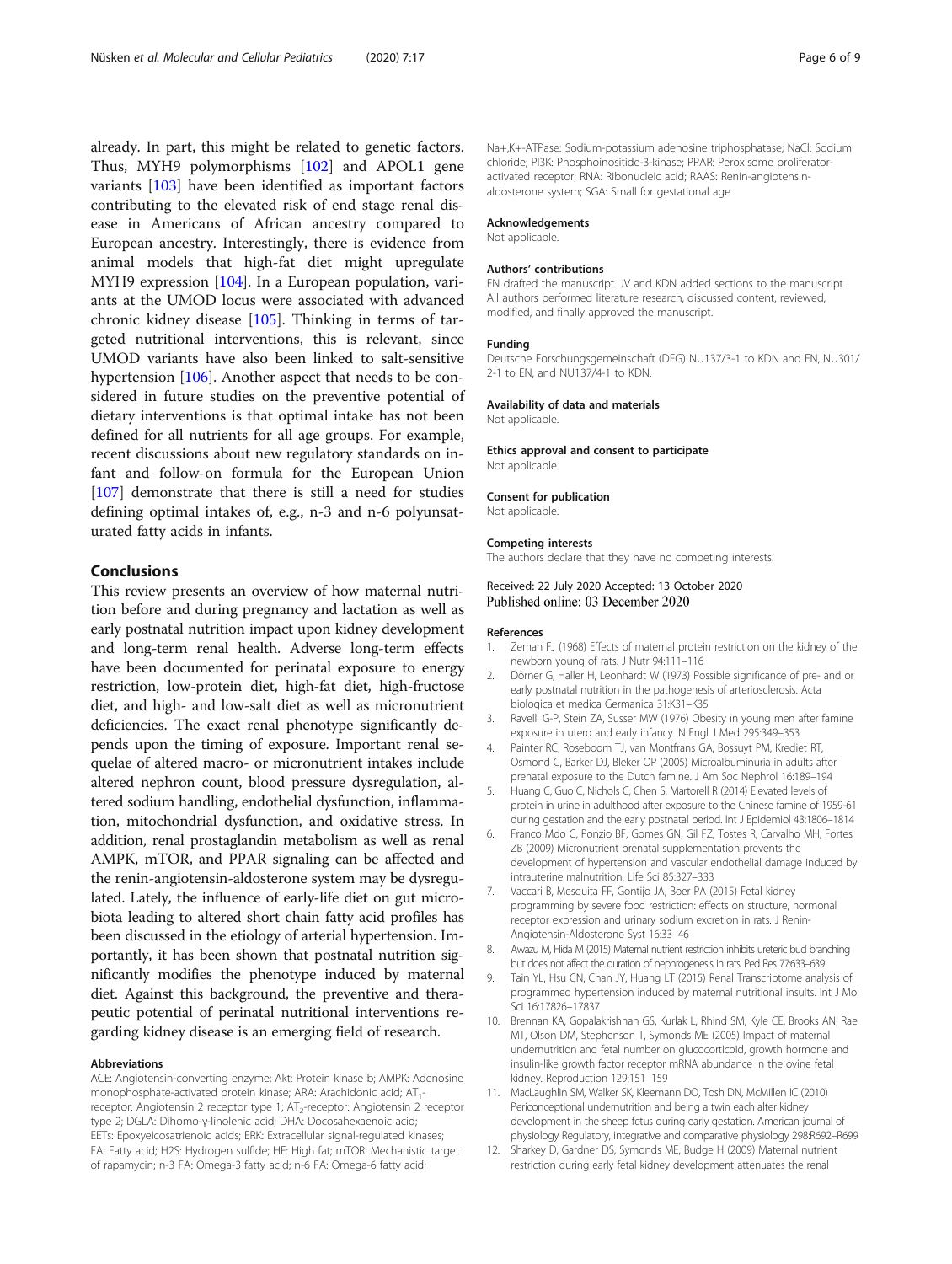<span id="page-6-0"></span>innate inflammatory response in obese young adult offspring. Am J Physiol Renal Physiol 297:F1199–F1207

- 13. Cox LA, Nijland MJ, Gilbert JS, Schlabritz-Loutsevitch NE, Hubbard GB, McDonald TJ, Shade RE, Nathanielsz PW (2006) Effect of 30 per cent maternal nutrient restriction from 0.16 to 0.5 gestation on fetal baboon kidney gene expression. J Physiol 572:67–85
- 14. Nijland MJ, Schlabritz-Loutsevitch NE, Hubbard GB, Nathanielsz PW, Cox LA (2007) Non-human primate fetal kidney transcriptome analysis indicates mammalian target of rapamycin (mTOR) is a central nutrient-responsive pathway. J Physiol 579:643–656
- 15. Pereira SP, Oliveira PJ, Tavares LC, Moreno AJ, Cox LA, Nathanielsz PW, Nijland MJ (2015) Effects of moderate global maternal nutrient reduction on fetal baboon renal mitochondrial gene expression at 0.9 gestation. Am J Physiol Renal Physiol 308:F1217–F1228
- 16. Langley-Evans SC, Welham SJ, Jackson AA (1999) Fetal exposure to a maternal low protein diet impairs nephrogenesis and promotes hypertension in the rat. Life Sci 64:965–974
- 17. Jones SE, Bilous RW, Flyvbjerg A, Marshall SM (2001) Intra-uterine environment influences glomerular number and the acute renal adaptation to experimental diabetes. Diabetologia 44:721–728
- 18. Woods LL, Ingelfinger JR, Nyengaard JR, Rasch R (2001) Maternal protein restriction suppresses the newborn renin-angiotensin system and programs adult hypertension in rats. Ped Res 49:460–467
- 19. Almeida JR, Mandarim-de-Lacerda CA (2005) Maternal gestational proteincalorie restriction decreases the number of glomeruli and causes glomerular hypertrophy in adult hypertensive rats. Am J Obstet Gynecol 192:945–951
- 20. Nwagwu MO, Cook A, Langley-Evans SC (2000) Evidence of progressive deterioration of renal function in rats exposed to a maternal low-protein diet in utero. Br J Nutr 83:79–85
- 21. Black MJ, Lim K, Zimanyi MA, Sampson AK, Bubb KJ, Flower RL, Parkington HC, Tare M, Denton KM (2015) Accelerated age-related decline in renal and vascular function in female rats following early-life growth restriction. Am J Physiol Reg Integr Comp Physiol 309:R1153–R1161
- 22. Plank C, Östreicher I, Hartner A, Marek I, Struwe FG, Amann K, Hilgers KF, Rascher W, Dötsch J (2006) Intrauterine growth retardation aggravates the course of acute mesangioproliferative glomerulonephritis in the rat. Kidney Int 70:1974–1982
- 23. Sahajpal V, Ashton N (2003) Renal function and angiotensin AT1 receptor expression in young rats following intrauterine exposure to a maternal lowprotein diet. Clin Sci (Lond) 104:607–614
- 24. McMullen S, Gardner DS, Langley-Evans SC (2004) Prenatal programming of angiotensin II type 2 receptor expression in the rat. Br J Nutr 91:133–140
- 25. Vehaskari VM, Stewart T, Lafont D, Soyez C, Seth D, Manning J (2004) Kidney angiotensin and angiotensin receptor expression in prenatally programmed hypertension. Am J Physiol Renal Physiol 287:F262–F267
- 26. Sahajpal V, Ashton N (2005) Increased glomerular angiotensin II binding in rats exposed to a maternal low protein diet in utero. J Physiol 563:193–201
- 27. Alwasel SH, Kaleem I, Sahajpal V, Ashton N (2010) Maternal protein restriction reduces angiotensin II AT(1) and AT(2) receptor expression in the fetal rat kidney. Kidney Blood Press Res 33:251–259
- 28. Cooke CL, Zhao L, Gysler S, Arany E, Regnault TR (2014) Sex-specific effects of low protein diet on in utero programming of renal G-protein coupled receptors. J Dev Orig Health Dis 5:36–44
- 29. Vieira-Filho LD, Cabral EV, Farias JS, Silva PA, Muzi-Filho H, Vieyra A, Paixao AD (2014) Renal molecular mechanisms underlying altered Na+ handling and genesis of hypertension during adulthood in prenatally undernourished rats. Br J Nutr 111:1932–1944
- 30. Watanabe IKM, Jara ZP, Volpini RA, Franco MDC, Jung FF, Casarini DE (2018) Up-regulation of renal renin-angiotensin system and inflammatory mechanisms in the prenatal programming by low-protein diet: beneficial effect of the post-weaning losartan treatment. J Dev Orig Health Dis 9:530–535
- 31. Dagan A, Habib S, Gattineni J, Dwarakanath V, Baum M (2009) Prenatal programming of rat thick ascending limb chloride transport by low-protein diet and dexamethasone. Am J Physiol Reg Integr Comp Physiol 297:R93–R99
- 32. Luzardo R, Silva PA, Einicker-Lamas M, Ortiz-Costa S, do Carmo Mda G, Vieira-Filho LD, Paixao AD, Lara LS, Vieyra A (2011) Metabolic programming during lactation stimulates renal Na+ transport in the adult offspring due to an early impact on local angiotensin II pathways. PLoS One 6:e21232
- 33. Alwasel SH, Ashton N (2012) Segmental sodium reabsorption by the renal tubule in prenatally programmed hypertension in the rat. Pediatr Nephrol 27:285–293
- 34. Cheng CJ, Lozano G, Baum M (2012) Prenatal programming of rat cortical collecting tubule sodium transport. Am J Physiol Renal Physiol 302:F674–F678
- 35. DuBois BN, Pearson J, Mahmood T, Nguyen D, Thornburg K, Cherala G (2014) Perinatal growth restriction decreases diuretic action of furosemide in adult rats. Eur J Pharmacol 728:39–47
- 36. Woods LL, Weeks DA, Rasch R (2004) Programming of adult blood pressure by maternal protein restriction: role of nephrogenesis. Kidney Int 65:1339–1348
- 37. McMullen S, Langley-Evans SC (2005) Maternal low-protein diet in rat pregnancy programs blood pressure through sex-specific mechanisms. Am J Physiol Reg Integr Comp Physiol 288:R85–R90
- 38. Cambonie G, Comte B, Yzydorczyk C, Ntimbane T, Germain N, Le NL, Pladys P, Gauthier C, Lahaie I, Abran D, Lavoie JC, Nuyt AM (2007) Antenatal antioxidant prevents adult hypertension, vascular dysfunction, and microvascular rarefaction associated with in utero exposure to a low-protein diet. Am J Physiol Reg Integr Comp Physiol 292:R1236–R1245
- 39. Sherman RC, Jackson AA, Langley-Evans SC (1999) Long-term modification of the excretion of prostaglandin E(2) by fetal exposure to a maternal low protein diet in the rat. Ann Nutr Metabol 43:98–106
- 40. Engeham S, Mdaki K, Jewell K, Austin R, Lehner AN, Langley-Evans SC (2012) Mitochondrial respiration is decreased in rat kidney following fetal exposure to a maternal low-protein diet. J Nutr Metabol 2012:989037
- 41. Nüsken E, Lechner F, Voggel J, Wohlfarth M, Sprenger L, Mehdiani N, Weber LT, Liebau MC, Brachvogel B, Dötsch J, Nüsken KD (2020) Altered molecular signatures during kidney development after intrauterine growth restriction of different origins. J Mol Med 98:395–407
- 42. Manning J, Vehaskari VM (2005) Postnatal modulation of prenatally programmed hypertension by dietary Na and ACE inhibition. Am J Physiol Reg Integr Comp Physiol 288:R80–R84
- 43. Lozano G, Elmaghrabi A, Salley J, Siddique K, Gattineni J, Baum M (2015) Effect of prenatal programming and postnatal rearing on glomerular filtration rate in adult rats. Am J Physiol Renal Physiol 308:F411–F419
- 44. Siddique K, Guzman GL, Gattineni J, Baum M (2014) Effect of postnatal maternal protein intake on prenatal programming of hypertension. Reproduct Sci (thousand oaks, Calif) 21:1499–1507
- 45. Harrison M, Langley-Evans SC (2009) Intergenerational programming of impaired nephrogenesis and hypertension in rats following maternal protein restriction during pregnancy. Br J Nutr 101:1020–1030
- 46. Hoppe CC, Evans RG, Bertram JF, Moritz KM (2007) Effects of dietary protein restriction on nephron number in the mouse. Am J Physiol Reg Integr Comp Physiol 292:R1768–R1774
- 47. Hoppe CC, Evans RG, Moritz KM, Cullen-McEwen LA, Fitzgerald SM, Dowling J, Bertram JF (2007) Combined prenatal and postnatal protein restriction influences adult kidney structure, function, and arterial pressure. Am J Physiol Reg Integr Comp Physiol 292:R462–R469
- 48. Lloyd LJ, Foster T, Rhodes P, Rhind SM, Gardner DS (2012) Protein-energy malnutrition during early gestation in sheep blunts fetal renal vascular and nephron development and compromises adult renal function. J Physiol 590:377–393
- 49. Dunford LJ, Sinclair KD, Kwong WY, Sturrock C, Clifford BL, Giles TC, Gardner DS (2014) Maternal protein-energy malnutrition during early pregnancy in sheep impacts the fetal ornithine cycle to reduce fetal kidney microvascular development. FASEB J 28:4880–4892
- 50. Zimanyi MA, Bertram JF, Black MJ (2002) Nephron number and blood pressure in rat offspring with maternal high-protein diet. Pediatr Nephrol 17:1000–1004
- 51. Huang X, Lindholm B, Stenvinkel P, Carrero JJ (2013) Dietary fat modification in patients with chronic kidney disease: n-3 fatty acids and beyond. J Nephrol 26:960–974
- 52. Croft KD, Beilin LJ, Vandongen R, Mathews E (1984) Dietary modification of fatty acid and prostaglandin synthesis in the rat. Effect of variations in the level of dietary fat. Biochim Biophys Acta 795:196–207
- 53. Calvo-Rubio M, Buron MI, Lopez-Lluch G, Navas P, de Cabo R, Ramsey JJ, Villalba JM, Gonzalez-Reyes JA (2016) Dietary fat composition influences glomerular and proximal convoluted tubule cell structure and autophagic processes in kidneys from calorie-restricted mice. Aging Cell 15:477–487
- 54. Shamseldeen AM, Ali Eshra M, Ahmed Rashed L, Fathy Amer M, Elham Fares A, Samir Kamar S (2019) Omega-3 attenuates high fat diet-induced kidney injury of female rats and renal programming of their offsprings. Arch Physiol Biochem 125:367–377
- 55. Jackson CM, Alexander BT, Roach L, Haggerty D, Marbury DC, Hutchens ZM, Flynn ER, Maric-Bilkan C (2012) Exposure to maternal overnutrition and a highfat diet during early postnatal development increases susceptibility to renal and metabolic injury later in life. Am J Physiol Renal Physiol 302:F774–F783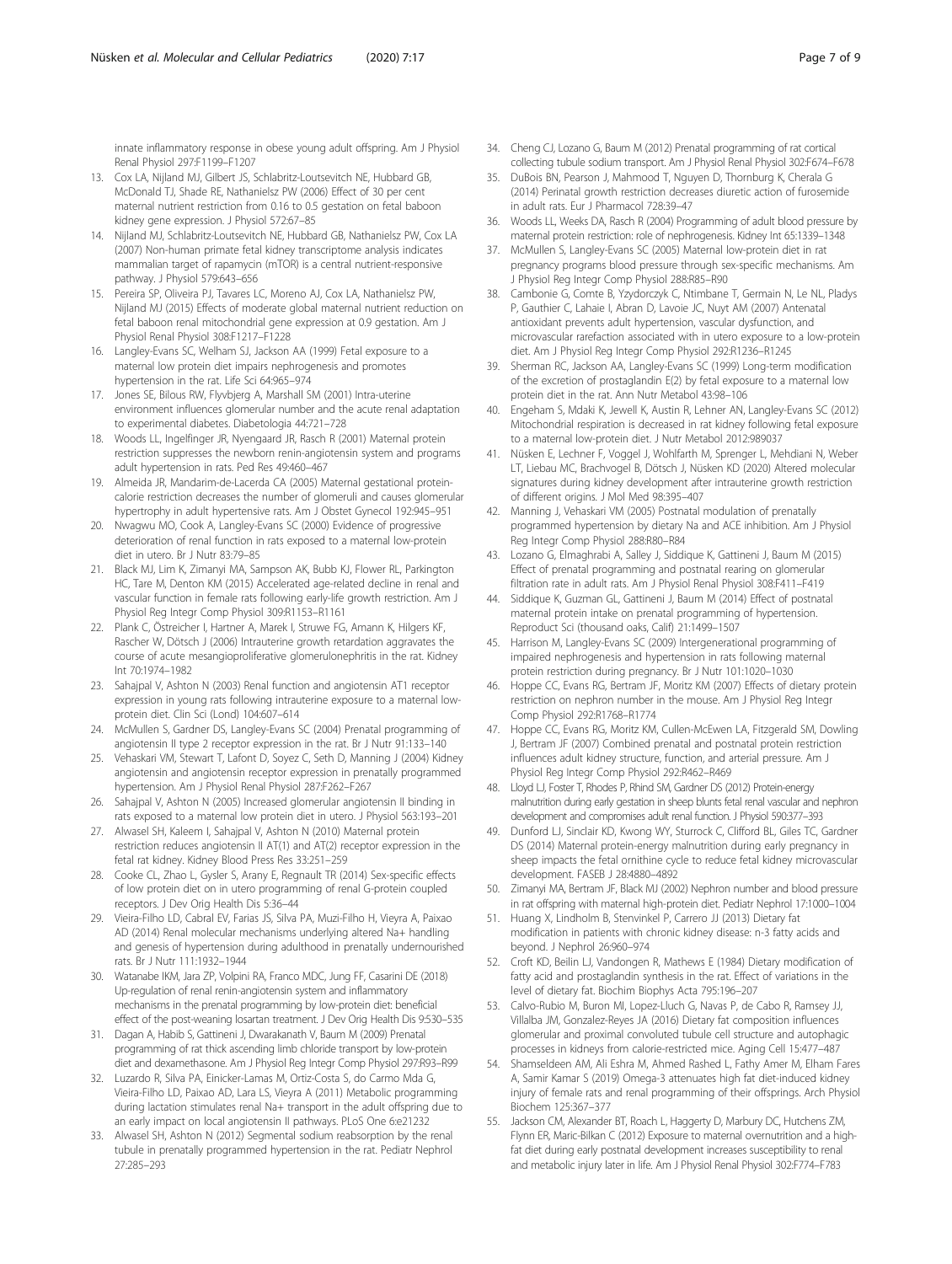- <span id="page-7-0"></span>56. Guberman C, Jellyman JK, Han G, Ross MG, Desai M (2013) Maternal high-fat diet programs rat offspring hypertension and activates the adipose renin-angiotensin system. American journal of obstetrics and gynecology 209:262.e261-268.
- 57. Glastras SJ, Chen H, Tsang M, Teh R, McGrath RT, Zaky A, Chen J, Wong MG, Pollock CA, Saad S (2017) The renal consequences of maternal obesity in offspring are overwhelmed by postnatal high fat diet. PLoS One 12:e0172644
- 58. Tain YL, Lin YJ, Sheen JM, Yu HR, Tiao MM, Chen CC, Tsai CC, Huang LT, Hsu CN (2017) High fat diets sex-specifically affect the renal transcriptome and program obesity, kidney injury, and hypertension in the offspring. Nutrients 9:357
- 59. Hokke S, Puelles VG, Armitage JA, Fong K, Bertram JF, Cullen-McEwen LA (2016) Maternal fat feeding augments offspring nephron endowment in mice. PLoS One 11:e0161578
- 60. Armitage JA, Lakasing L, Taylor PD, Balachandran AA, Jensen RI, Dekou V, Ashton N, Nyengaard JR, Poston L (2005) Developmental programming of aortic and renal structure in offspring of rats fed fat-rich diets in pregnancy. J Physiol 565:171–184
- 61. Hsu CN, Hou CY, Lee CT, Chan JYH, Tain YL (2019) The interplay between maternal and post-weaning high-fat diet and gut microbiota in the developmental programming of hypertension. Nutrients 11:1982
- 62. Tain YL, Lin YJ, Sheen JM, Lin IC, Yu HR, Huang LT, Hsu CN (2017) Resveratrol prevents the combined maternal plus postweaning high-fatdiets-induced hypertension in male offspring. J Nutr Biochem 48:120–127
- 63. Nüsken E, Turnwald EM, Fink G, Voggel J, Yosy C, Kretschmer T, Handwerk M, Wohlfarth M, Weber LT, Hucklenbruch-Rother E, Dötsch J, Nüsken KD, Appel S (2019) Maternal high fat diet and in-utero metformin exposure significantly impact upon the fetal renal proteome of male mice. J Clin Med 8:663
- 64. Kasper P, Vohlen C, Dinger K, Mohr J, Hucklenbruch-Rother E, Janoschek R, Koth J, Matthes J, Appel S, Dotsch J, Alejandre Alcazar MA (2017) Renal metabolic programming is linked to the dynamic regulation of a leptin-Klf15 axis and Akt/AMPKalpha signaling in male offspring of obese dams. Endocrinology 158:3399–3415
- 65. Nguyen LT, Mak CH, Chen H, Zaky AA, Wong MG, Pollock CA, Saad S (2019) SIRT1 attenuates kidney disorders in male offspring due to maternal highfat diet. Nutrients 11:146
- 66. Chowdhury SS, Lecomte V, Erlich JH, Maloney CA, Morris MJ (2016) Paternal high fat diet in rats leads to renal accumulation of lipid and tubular changes in adult offspring. Nutrients 8:521
- 67. van Eijsden M, Hornstra G, van der Wal MF, Vrijkotte TG, Bonsel GJ (2008) Maternal n− 3, n− 6, and trans fatty acid profile early in pregnancy and term birth weight: a prospective cohort study. Am J Clin Nutr 87:887–895
- 68. Meher A, Randhir K, Mehendale S, Wagh G, Joshi S (2016) Maternal fatty acids and their association with birth outcome: a prospective study. PLoS One 11:e0147359
- 69. Hallan S, Euser AM, Irgens LM, Finken MJ, Holmen J, Dekker FW (2008) Effect of intrauterine growth restriction on kidney function at young adult age: the Nord Trondelag health (HUNT 2) study. Am J Kidney Dis 51:10–20
- 70. Zidar N, Cavic MA, Kenda RB, Koselj M, Ferluga D (1998) Effect of intrauterine growth retardation on the clinical course and prognosis of IgA glomerulonephritis in children. Nephron 79:28–32
- 71. Gibson RA, Neumann MA, Makrides M (1997) Effect of increasing breast milk docosahexaenoic acid on plasma and erythrocyte phospholipid fatty acids and neural indices of exclusively breast fed infants. Eur J Clin Nutr 51:578–584
- 72. Fidler N, Sauerwald T, Pohl A, Demmelmair H, Koletzko B (2000) Docosahexaenoic acid transfer into human milk after dietary supplementation: a randomized clinical trial. J Lipid Res 41:1376–1383
- 73. Huang YS, Wainwright PE, Redden PR, Mills DE, Bulman-Fleming B, Horrobin DF (1992) Effect of maternal dietary fats with variable n-3/n-6 ratios on tissue fatty acid composition in suckling mice. Lipids 27:104–110
- 74. Cadenas C, Vosbeck S, Hein EM, Hellwig B, Langer A, Hayen H, Franckenstein D, Büttner B, Hammad S, Marchan R, Hermes M, Selinski S, Rahnenführer J, Peksel B, Török Z, Vígh L, Hengstler JG (2012) Glycerophospholipid profile in oncogene-induced senescence. Biochim Biophys Acta 1821:1256–1268
- 75. Flynn ER, Alexander BT, Lee J, Hutchens ZM Jr, Maric-Bilkan C (2013) Highfat/fructose feeding during prenatal and postnatal development in female rats increases susceptibility to renal and metabolic injury later in life. Am J Physiol Reg Integr Comp Physiol 304:R278–R285
- 76. Yamada-Obara N, Yamagishi SI, Taguchi K, Kaida Y, Yokoro M, Nakayama Y, Ando R, Asanuma K, Matsui T, Ueda S, Okuda S, Fukami K (2016) Maternal exposure to high-fat and high-fructose diet evokes hypoadiponectinemia and kidney injury in rat offspring. Clin Exp Nephrol 20:853–861
- 77. Tain YL, Lee WC, Wu KLH, Leu S, Chan JYH (2016) Targeting arachidonic acid pathway to prevent programmed hypertension in maternal fructosefed male adult rat offspring. J Nutr Biochem 38:86–92
- 78. Hsu CN, Lin YJ, Hou CY, Tain YL (2018) Maternal administration of probiotic or prebiotic prevents male adult rat offspring against developmental programming of hypertension induced by high-fructose consumption in pregnancy and lactation. Nutrients 10:1229
- 79. Vaidya A, Saville N, Shrestha BP, Costello AM, Manandhar DS, Osrin D (2008) Effects of antenatal multiple micronutrient supplementation on children's weight and size at 2 years of age in Nepal: follow-up of a double-blind randomised controlled trial. Lancet 371:492–499
- 80. Stewart CP, Christian P, Schulze KJ, Leclerq SC, West KP Jr, Khatry SK (2009) Antenatal micronutrient supplementation reduces metabolic syndrome in 6- to 8-year-old children in rural Nepal. J Nutr 139:1575–1581
- 81. Hawkesworth S, Wagatsuma Y, Kahn AI, Hawlader MD, Fulford AJ, Arifeen SE, Persson LA, Moore SE (2013) Combined food and micronutrient supplements during pregnancy have limited impact on child blood pressure and kidney function in rural Bangladesh. J Nutr 143:728–734
- 82. El-Khashab EK, Hamdy AM, Maher KM, Fouad MA, Abbas GZ (2013) Effect of maternal vitamin a deficiency during pregnancy on neonatal kidney size. J Perinat Med 41:199–203
- 83. Lelievre-Pegorier M, Vilar J, Ferrier ML, Moreau E, Freund N, Gilbert T, Merlet-Benichou C (1998) Mild vitamin a deficiency leads to inborn nephron deficit in the rat. Kidney Int 54:1455–1462
- 84. Lisle SJ, Lewis RM, Petry CJ, Ozanne SE, Hales CN, Forhead AJ (2003) Effect of maternal iron restriction during pregnancy on renal morphology in the adult rat offspring. Br J Nutr 90:33–39
- 85. Sun MY, Woolley JC, Blohowiak SE, Smith ZR, Siddappa AM, Magness RR, Kling PJ (2016) Dietary-induced gestational iron deficiency inhibits postnatal tissue iron delivery and postpones the cessation of active nephrogenesis in rats. Reprod Fertil Dev 29:855–866
- 86. Woodman AG, Mah R, Keddie DL, Noble RMN, Holody CD, Panahi S, Gragasin FS, Lemieux H, Bourque SL (2020) Perinatal iron deficiency and a high salt diet cause long-term kidney mitochondrial dysfunction and oxidative stress. Cardiovasc Res 116:183–192
- 87. Tomat AL, Inserra F, Veiras L, Vallone MC, Balaszczuk AM, Costa MA, Arranz C (2008) Moderate zinc restriction during fetal and postnatal growth of rats: effects on adult arterial blood pressure and kidney. Am J Physiol Reg Integr Comp Physiol 295:R543–R549
- 88. Tomat AL, Veiras LC, Aguirre S, Fasoli H, Elesgaray R, Caniffi C, Costa MA, Arranz CT (2013) Mild zinc deficiency in male and female rats: early postnatal alterations in renal nitric oxide system and morphology. Nutrition (Burbank, Los Angeles County, Calif) 29:568-573.
- Koleganova N, Piecha G, Ritz E, Becker LE, Muller A, Weckbach M, Nyengaard JR, Schirmacher P, Gross-Weissmann ML (2011) Both high and low maternal salt intake in pregnancy alter kidney development in the offspring. Am J Physiol Renal Physiol 301:F344–F354
- 90. Gray C, Al-Dujaili EA, Sparrow AJ, Gardiner SM, Craigon J, Welham SJ, Gardner DS (2013) Excess maternal salt intake produces sex-specific hypertension in offspring: putative roles for kidney and gastrointestinal sodium handling. PLoS One 8:e72682
- 91. Ramos DR, Costa NL, Jang KL, Oliveira IB, da Silva AA, Heimann JC, Furukawa LN (2012) Maternal high-sodium intake alters the responsiveness of the renin-angiotensin system in adult offspring. Life Sci 90:785–792
- 92. Mao C, Liu R, Bo L, Chen N, Li S, Xia S, Chen J, Li D, Zhang L, Xu Z (2013) High-salt diets during pregnancy affected fetal and offspring renal reninangiotensin system. J Endocrinol 218:61–73
- 93. Cabral EV, Vieira-Filho LD, Silva PA, Nascimento WS, Aires RS, Oliveira FS, Luzardo R, Vieyra A, Paixao AD (2012) Perinatal Na+ overload programs raised renal proximal Na+ transport and enalapril-sensitive alterations of Ang II signaling pathways during adulthood. PLoS One 7:e43791
- 94. Chadwick MA, Vercoe PE, Williams IH, Revell DK (2009) Dietary exposure of pregnant ewes to salt dictates how their offspring respond to salt. Physiol Behav 97:437–445
- 95. Chadwick MA, Williams IH, Vercoe PE, Revell DK (2009) Feeding pregnant ewes a high-salt diet or saltbush suppresses their offspring's postnatal renin activity. Animal 3:972–979
- 96. Jackson AA, Dunn RL, Marchand MC, Langley-Evans SC (2002) Increased systolic blood pressure in rats induced by a maternal low-protein diet is reversed by dietary supplementation with glycine. Clin Sci (Lond) 103:633–639
- 97. Makrakis J, Zimanyi MA, Black MJ (2007) Retinoic acid enhances nephron endowment in rats exposed to maternal protein restriction. Pediatr Nephrol 22:1861–1867